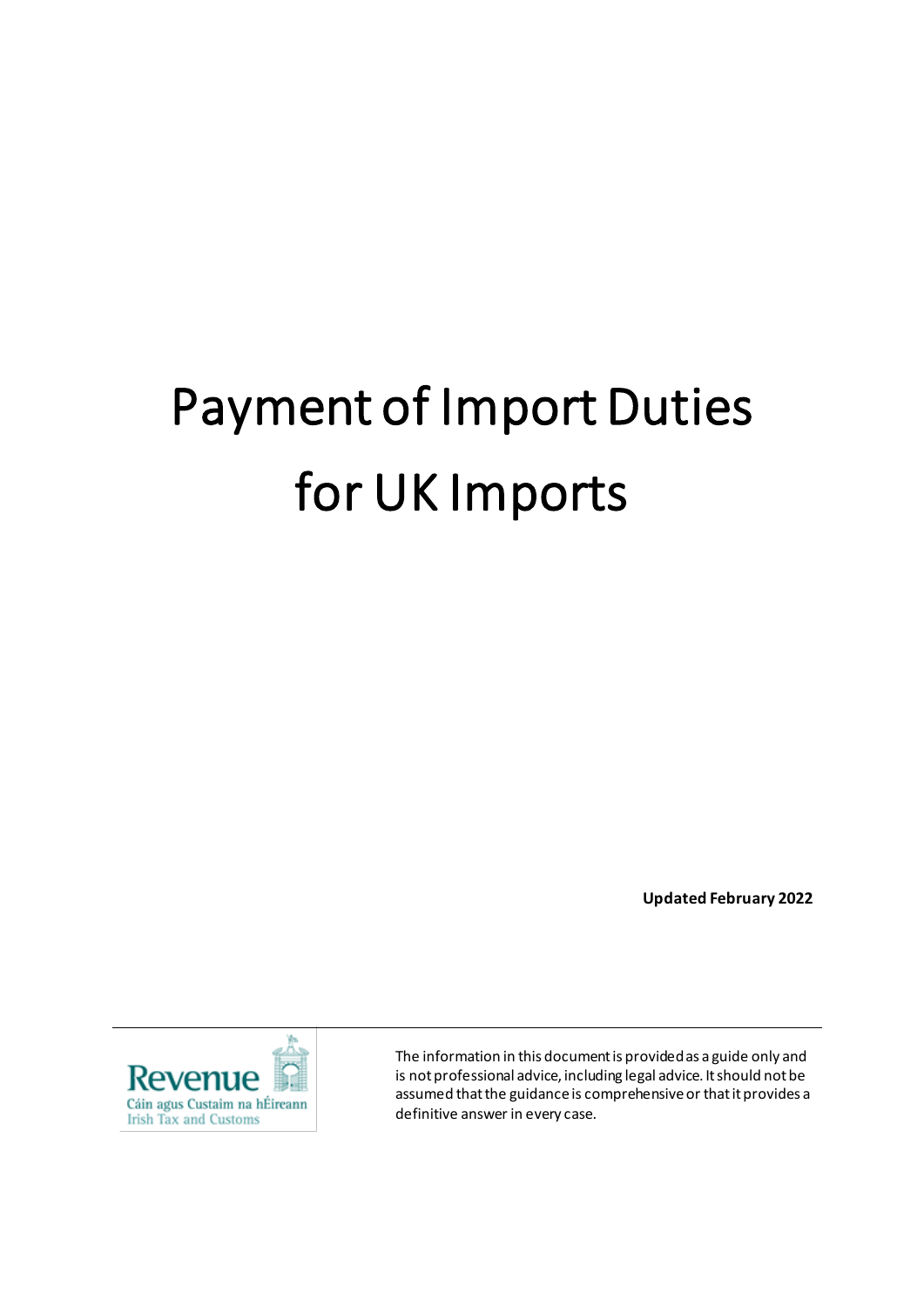# Contents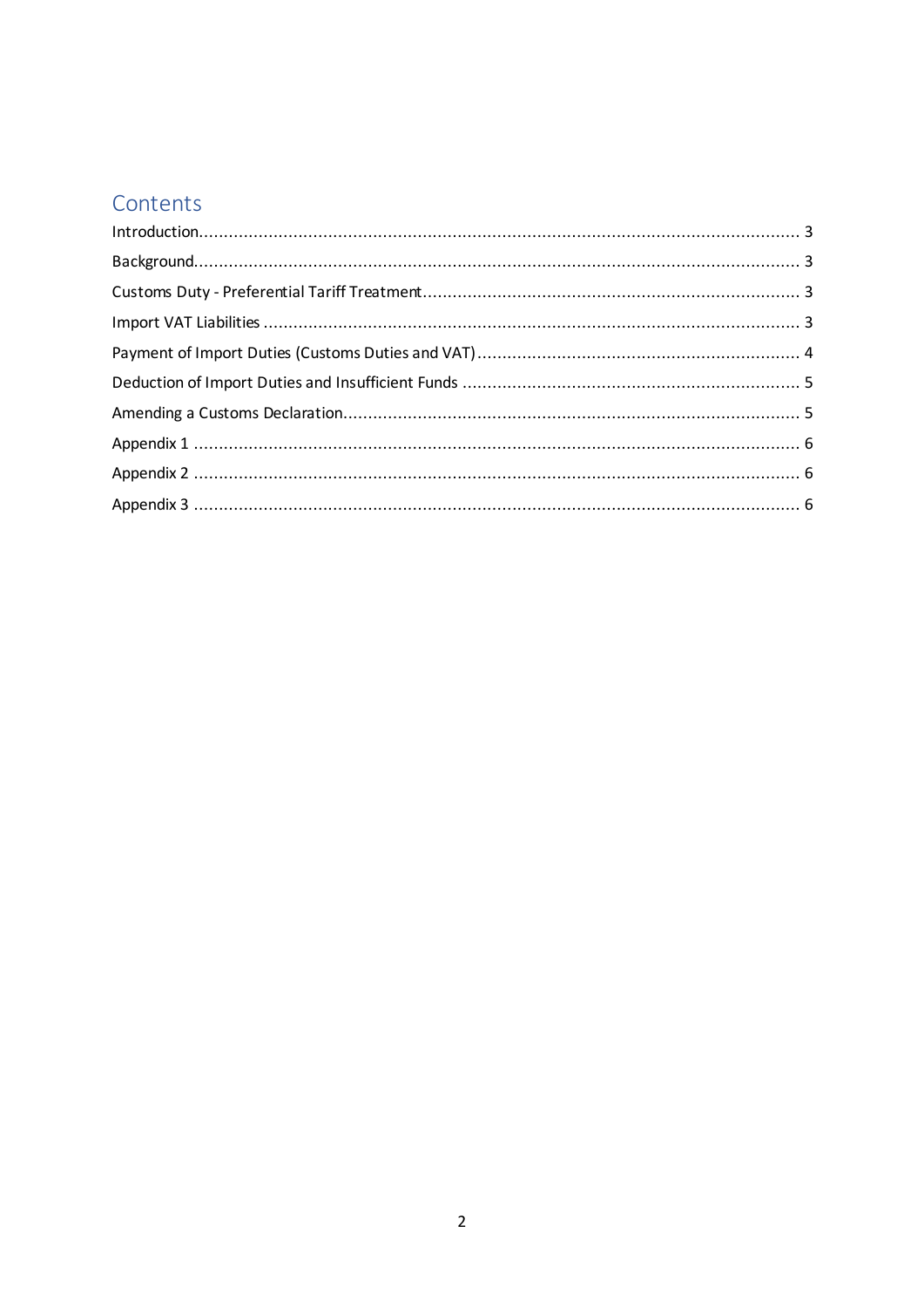#### <span id="page-2-0"></span>Introduction

As a result of Brexit, the Roll-on Roll-off (RoRo) business model is the most common business model for trade with the UK. The release of goods in the RoRo context is time sensitive and the absence of sufficient funds in the TAN account when the goods arrive in the port will result in a delay, as the goods cannot be released from Customs control until the Customs payment clears. These delays can be avoided by ensuring that the TAN account has sufficient funds in advance of the goods being placed on the ferry.

This differs from the Load-on Load-off (LoLo) business model where the goods can be held in the ferry compounds in the port for a period until a driver is available to move the goods. In these instances, the trader/Customs agent can manage the funds in the TAN account and need only top-up the account when they want the goods to be released.

This paper provides information on import charges, how to set up and top-up a trader account and how to defer payment of charges.

#### <span id="page-2-1"></span>Background

The UK became a third country for Customs purposes from 1 January 2021 and this has implications for businesses in terms of Customs Duties and VAT. Businesses need to make the necessary arrangements to pay these taxes and duties either at point of import or using deferred / postponed payment methods. Where taxes / duties are due at the point of import it is essential that there are sufficient funds in the business' Customs account to pay the amounts owed. If there are insufficient funds, then the goods cannot be released into free circulation and will be held in temporary storage until payment is made.

#### <span id="page-2-2"></span>Customs Duty - Preferential Tariff Treatment

Customs Duty or the 'Common Customs Tariff' (CCT) applies to goods being imported into the EU from a third country. The CCT applies in all EU member states and the rates of duty differ depending on the product and its origin. Through the CCT, the EU ensures that domestic producers can compete fairly and equally on the internal market with manufacturers from third countries.

In the EU-UK Trade and Cooperation Agreement, CCT duties are eliminated for trade between the EU and the UK **where relevant rules on origin are met.** A claim for preferential tariff treatment of 0% for imports into Ireland can be made where the goods are of UK origin. To prove the origin of a product the exporter should include a 'statement on origin' on an invoice or any other document that describes the product in sufficient detail to enable the identification of that product. Further information on origin is available a[t https://www.revenue.ie/en/customs-traders](https://www.revenue.ie/en/customs-traders-andagents/importing-and-exporting/index.aspx)[andagents/importing-and-exporting/index.aspx](https://www.revenue.ie/en/customs-traders-andagents/importing-and-exporting/index.aspx)

A claim for preferential tariff treatment is made on the customs import declaration. See Appendix 1 for the relevant codes for use in claiming Preferential Origin Rate in AIS. If a claim is not made, then Customs Duty will be charged at the current rates for 3rd country imports.

#### <span id="page-2-3"></span>Import VAT Liabilities

Value-Added Tax (VAT) is payable at point of importation into the State on goods being imported from third countries. This means that from 1 January 2021, VAT is payable on goods being imported from the UK. Imported goods are liable to VAT at the same rate as applies to similar goods sold within the State. Goods which are zero-rated on sale within the State (for example, most food, children's clothing and printed books) are also zero-rated at importation.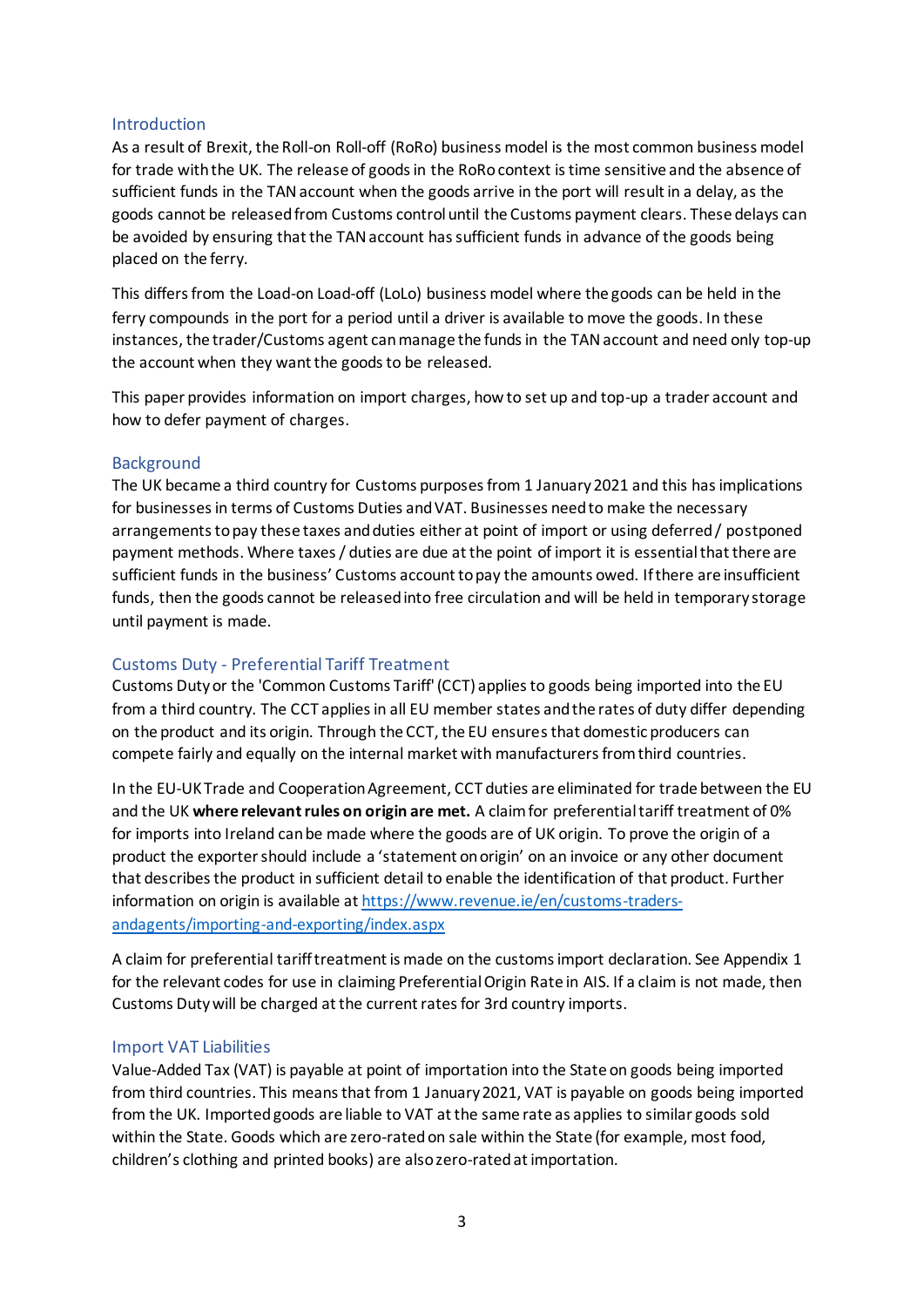If VAT is payable, it can be paid at the point of import. Businesses can also use postponed accounting for VAT where the business is Irish VAT registered and the business has an EORI number. Importers who avail of this facility will instead account for import VAT through their normal VAT return. Revenue have auto registered importers for postponed accounting, but businesses must still elect to avail of the facility on each Customs import declaration. See Appendix 2 for the relevant codes for electing for postponed accounting in AIS. If this option is not selected, then VAT is payable at the point of import.

The use of code 1A01 for existing VAT Free Authorisation holders (VAT56b/13b) is unchanged. The relevant authorisation number should be declared in AIS.

# <span id="page-3-0"></span>Payment of Import Duties (Customs Duties and VAT)

Once you are registered for an Economic Operators Registration and Identification (EORI) number, you will automaticallybe assigned a Customs and Excise (C&E) Trader Account Number (TAN). This C&E/TAN account is a secure channel through which you can make payments. Payment for any tax and duties arising on a customs declaration must be collected or secured before the goods are released.

Payments of the following charges can be made by cash or by using Revenue's deferred payment facility:

- Customs Duty
- Excise Duty
- VAT at import.

#### **Online payments to your C&E cash account using ROS**

Cash payments can be made into a TAN account/Customs account by using Revenue's online payment facility, in ROS or myAccount. Payments can be made by credit card, debit card or single debit instruction. See the following link which gives information on how to submit payments online using ROS [ce-online-payments-in-ros-and-myaccount](https://www.revenue.ie/en/tax-professionals/tdm/customs/aep/ce-online-payments-in-ros-and-myaccount.pdf)

#### **Deferred account payments**

The Customs Deferred Payment Facility (Bank Direct Debit) is a facility whereby traders and/or their agents are authorised to defer payment of customs duties. Authorisation will require provision of a bank guarantee/cash deposit and compliance with the conditions of the authorisation. Once approved, payment of taxes and duties arising may be deferred for payment by direct debit to the 15th day of the following month. Deferred payment is chosen in AIS by inserting "E" in D/E 4/8.

Further information is available in [Payment methods](https://www.revenue.ie/en/customs-traders-and-agents/customs-electronic-systems/aep/payment-methods/index.aspx)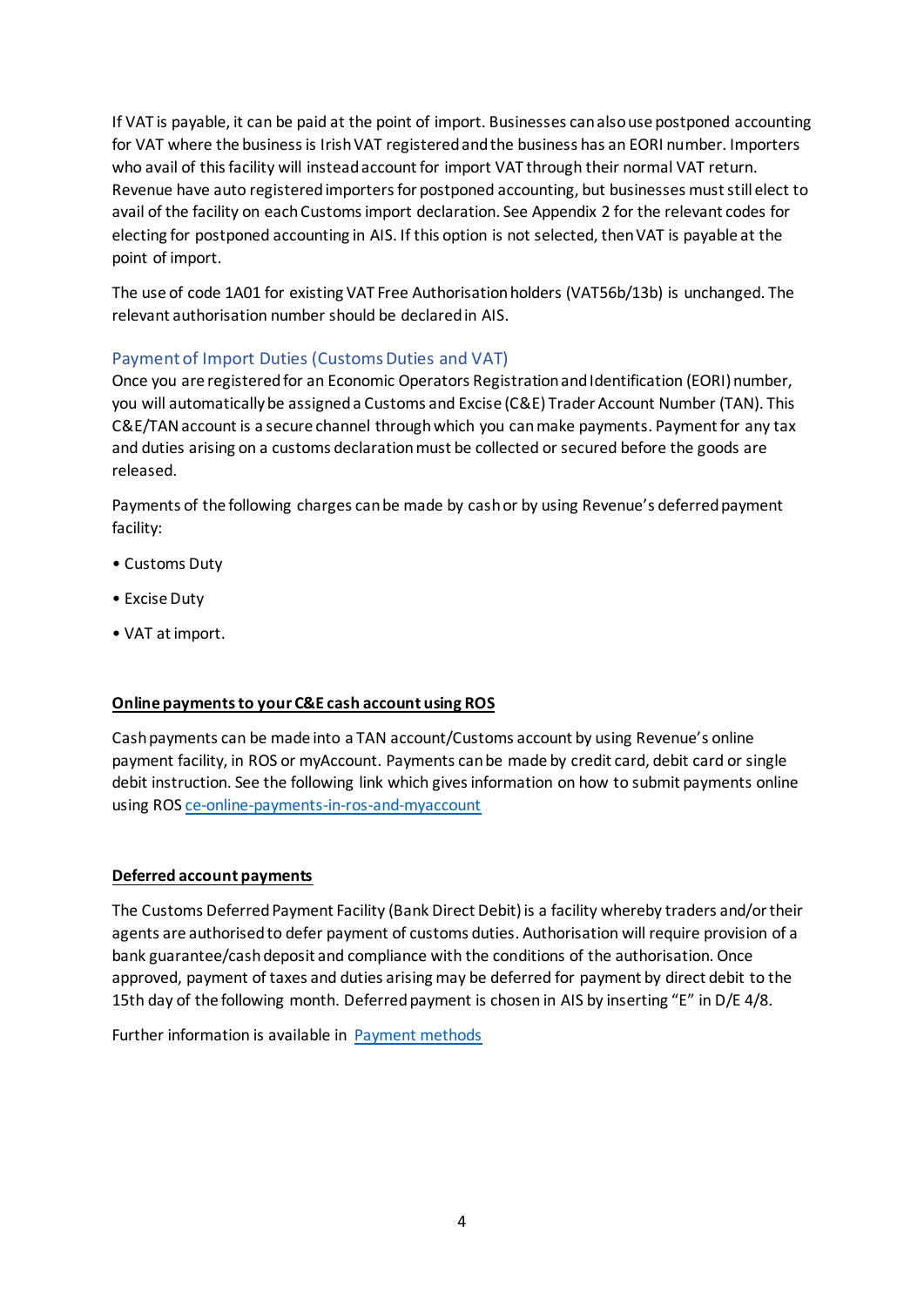#### <span id="page-4-0"></span>Deduction of Import Duties and Insufficient Funds

Revenue's automated customs declaration system AIS calculates the import duties payable and deducts the amounts automatically from the trader's TAN account. It is critical that sufficient funds are available to meet the liabilities due. When there are insufficient funds in the TAN account to meet the import duties due, an 'Insufficient Funds' message IE099 is issued to the trader. The goods will not be released until there are sufficient funds in the TAN account to meet the import charges due.

#### <span id="page-4-1"></span>Amending a Customs Declaration

If an error has been made in your customs import declaration with regard to e.g. claiming a tariff preference or with the value of the goods, this may result is in insufficient funds being in the TAN account to meet the customs duties payable. To amend the Customs declaration, please follow the steps outlined in Appendix 3.